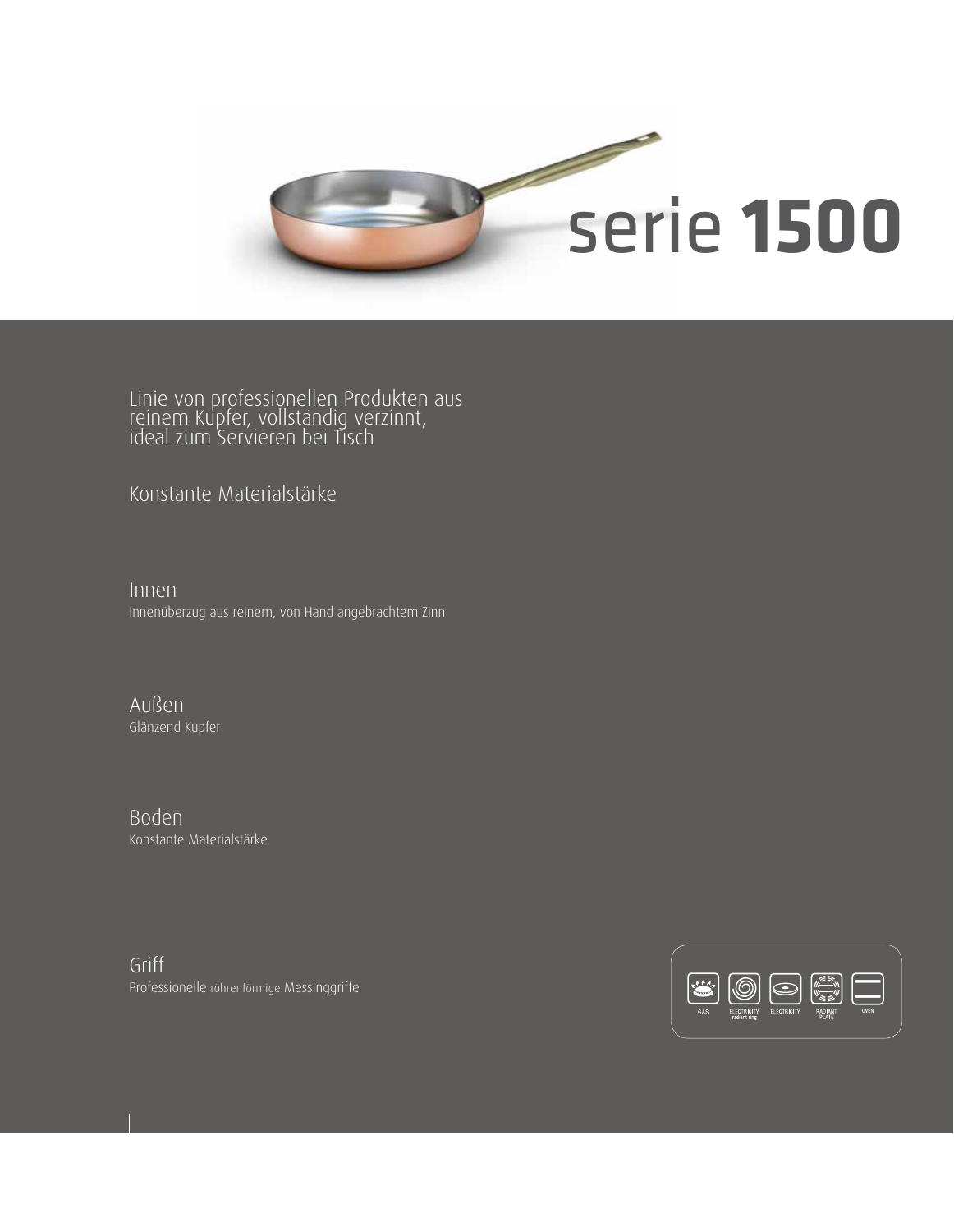Linea di articoli professionali in rame purissimo, stagnato internamente, ideali per servire a tavola

Rivestimento interno Puro stagno applicato a mano

Finitura esterna Lucida a specchio

Fondo Spessore costante



H

Manicatura Manicatura professionale in tubolare di ottone

Range of professional articles in pure copper, internally tinned, ideal for table service

Spessore costante Constant thickness

Internal coating Pure tin applied by hand

External finish Mirror polish

Base Constant thickness

Handles Professional brass tubolar handle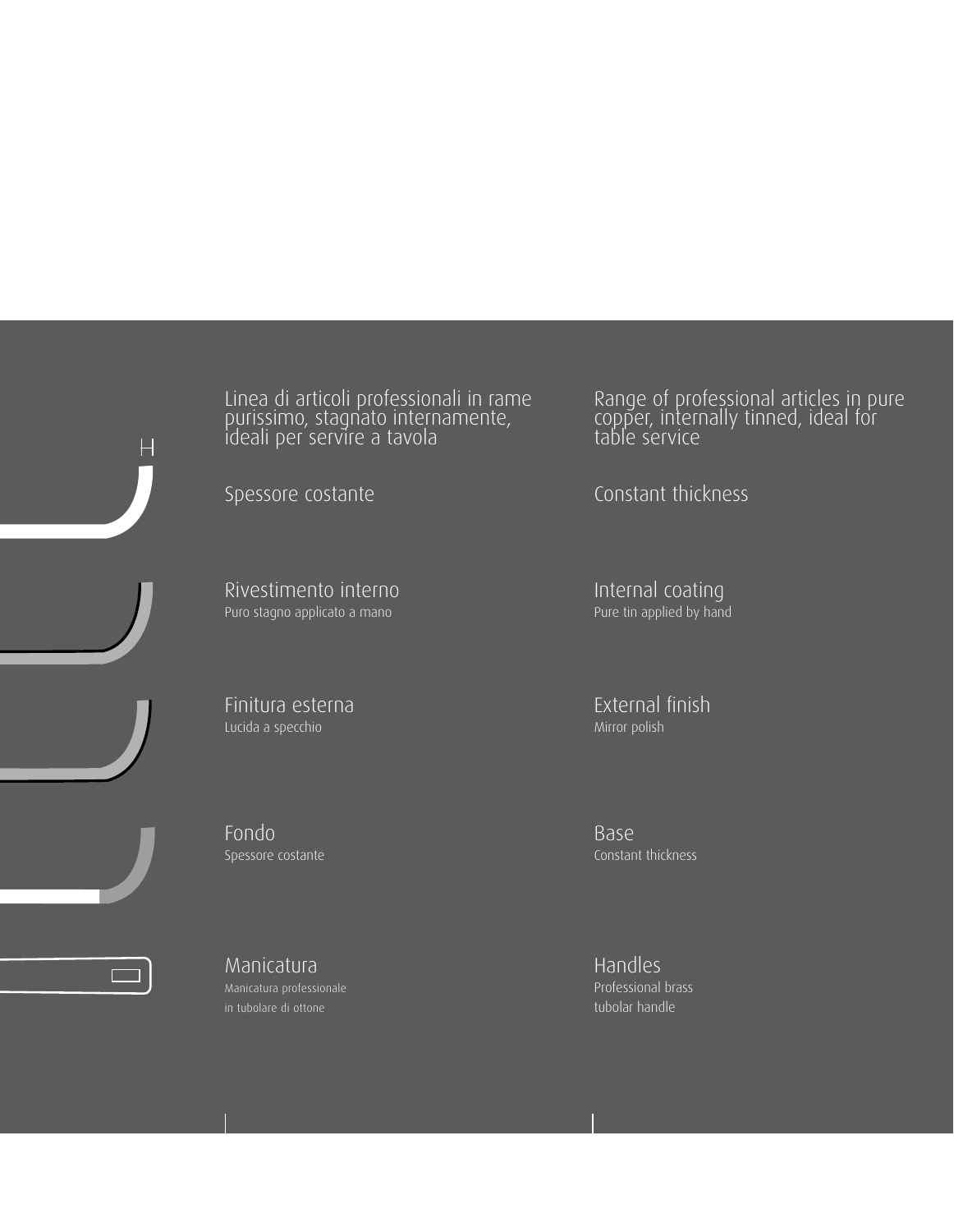#### **1500**

\_ Padella 1 manico

- \_ Fry pan with long handle
- \_ Pfanne flach

|         | H     | Ø          | MM             |
|---------|-------|------------|----------------|
| 1500.20 | 4,5   | ${\bf 20}$ | $\overline{2}$ |
| 1500.24 | 5,0   | 24         | $\overline{2}$ |
| 1500.28 | $6,0$ | ${\bf 28}$ | $\overline{2}$ |
| 1500.32 | 6, 5  | 32         | $\overline{2}$ |
| 1500.36 | 6, 5  | 36         | $\overline{2}$ |
| 1500.40 | 7,0   | ${\bf 40}$ | $\overline{2}$ |

#### **1508**

- \_ Tegame 2 maniglie
- \_ Serving pan with 2 handles
- \_ Servierpfanne mit 2 Griffen

|         | н    | Ø  | MM            |
|---------|------|----|---------------|
| 1508.24 | 5,0  | 24 | 2             |
| 1508.28 | 6,0  | 28 |               |
| 1508.32 | 6, 5 | 32 | 2             |
| 1508.36 | 6, 5 | 36 | 2             |
| 1508.40 | 7,0  | 40 | $\mathcal{L}$ |
|         |      |    |               |

## **1516**

- \_ Casseruola bassa 2 maniglie
- \_ Shallow casserole with 2 handles

**H Ø MM**

\_ Kasserolle mit 2 Griffen

1516.24 8,0 **24** 2 1516.28 9,0 **28** 2 1516.32 10,0 **32** 2 1516.36 10,0 **36** 2 1516.40 11,0 **40** 2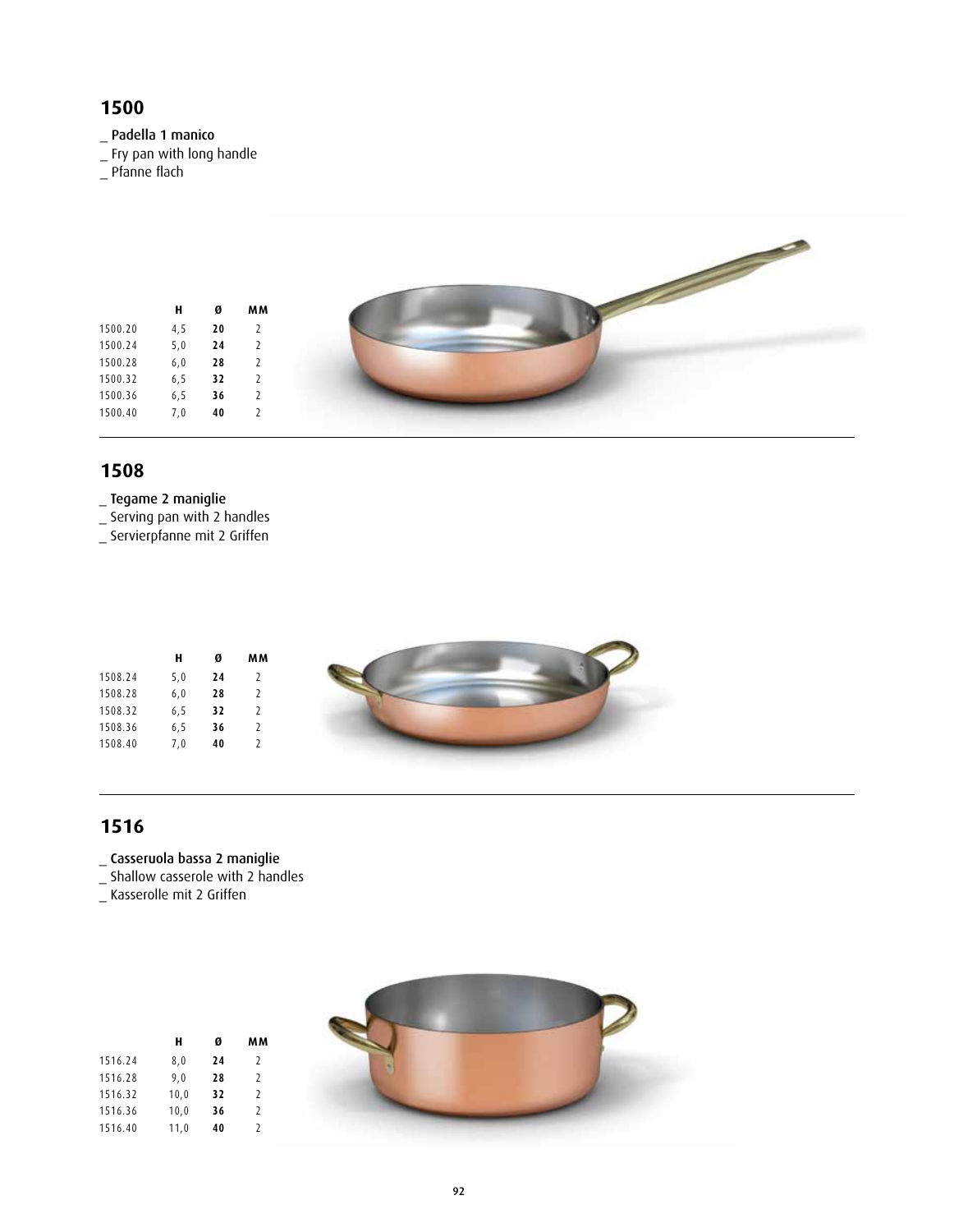### **1518**

- \_ Casseruola media 2 maniglie
- \_ Medium height casserole with 2 handles
- \_ Bratentopf



#### **1524**

- \_ Casseruola bassa 1 manico
- \_ Low saucepan with long handle
- \_ Stielkasserolle



#### **1526**

- \_ Casseruola media 1 manico
- \_ Medium height saucepan with long handle

\_ Stieltopf



|         | Ø  | н    | мм             |
|---------|----|------|----------------|
| 1526.14 | 14 | 7,0  | 2              |
| 1526.16 | 16 | 8,0  | 2              |
| 1526.18 | 18 | 9.0  | 2              |
| 1526.20 | 20 | 10,0 | 2              |
| 1526.24 | 24 | 12,0 | $\overline{2}$ |
| 1526.28 | 28 | 12,0 | $\mathcal{P}$  |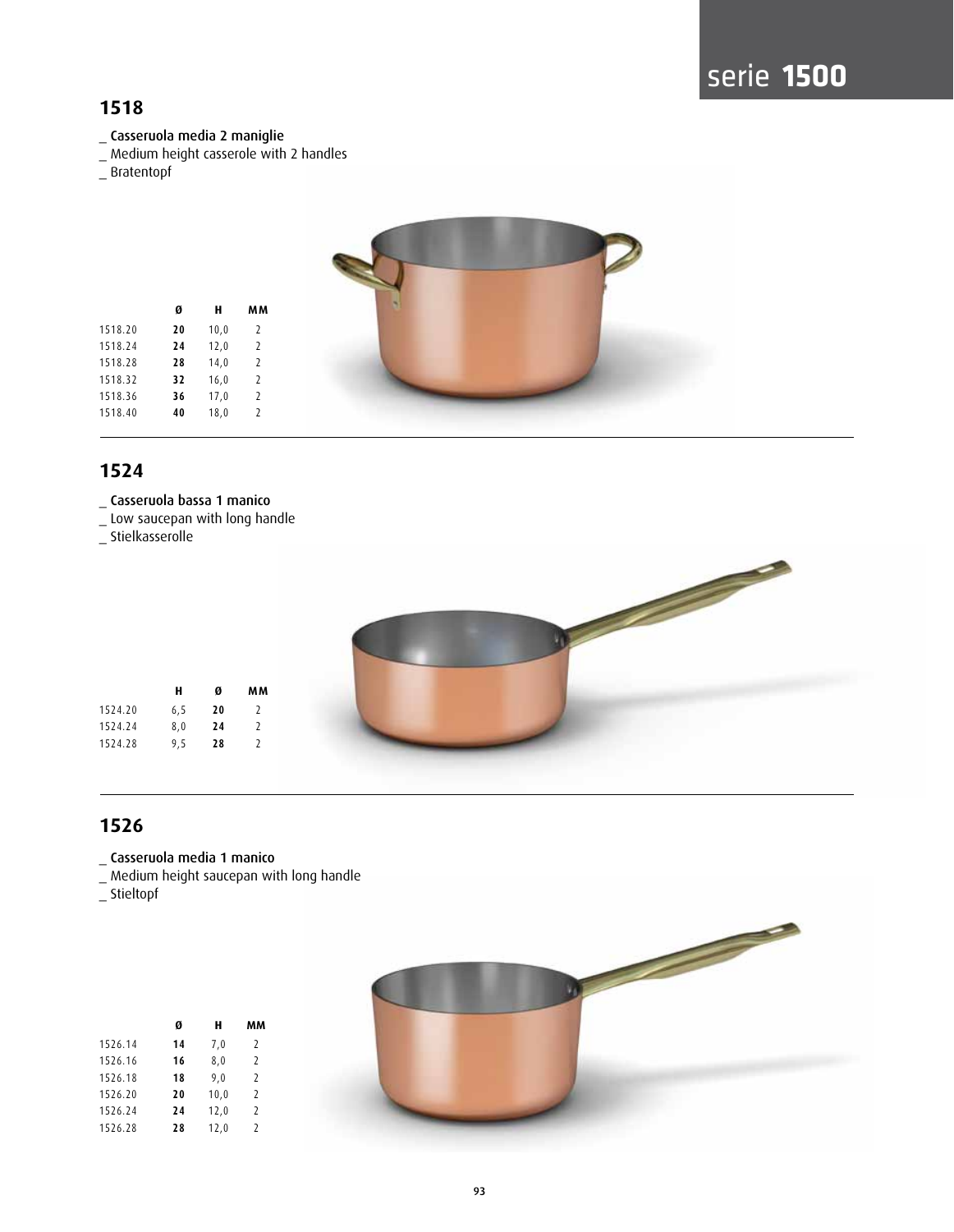# **1558**

\_ Coperchio piano

\_ Flat lid

\_ Flacher Deckel

|         | Ø  | мм |
|---------|----|----|
| 1558.14 | 14 | 1  |
| 1558.16 | 16 | 1  |
| 1558.18 | 18 | 1  |
| 1558.20 | 20 | 1  |
| 1558.24 | 74 | 1  |
| 1558.28 | 28 | 1  |
| 1558.32 | 32 | 1  |
| 1558.36 | 36 | 1  |
| 1558.40 | 40 |    |